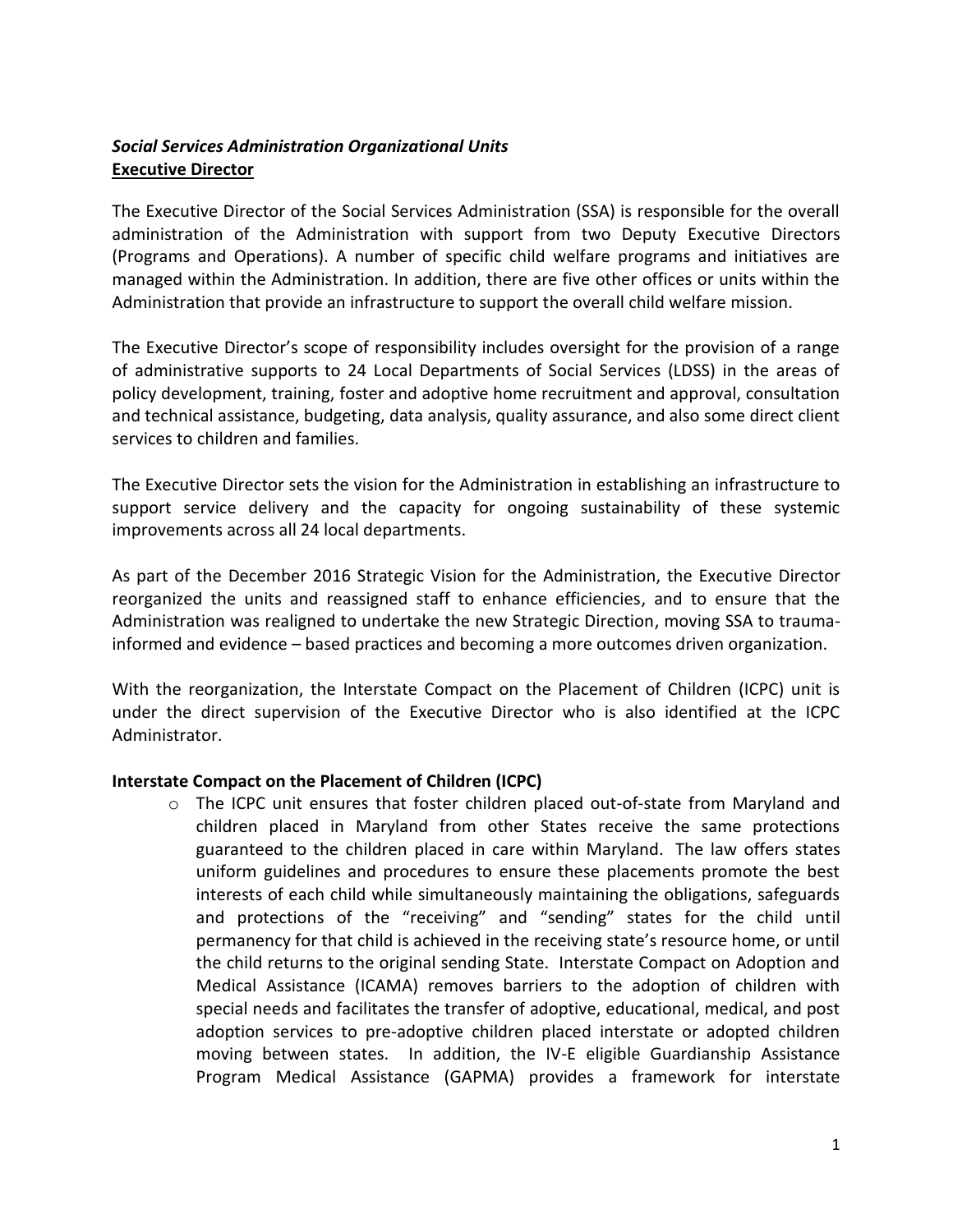coordination specifically related to permanency established with custody and guardianship awarded to out-of-State IV-E eligible Foster Parents.

# *Deputy Executive Director for Programs and Outcomes Improvement (formerly Deputy Executive Director for Programs)*

The Deputy Executive Director for Programs and Outcomes Improvement is responsible for the Offices of Child Welfare Systems Improvement, Placement and Permanency, Family Preservation, Child & Family Well-Being, Adult Services and the Eligibility and Compliance Unit. Each office includes programs and services under their area of expertise:

**Child Welfare Systems Improvement** replaces the Title IV-E Waiver Unit. Staff was reassigned from other areas so that this unit now encompasses the IV-E Waiver, Continuous Quality Improvement, Workforce Development and Family Centered Practice. This unit is the overarching unit for outcome measures and programs that are driven by the trauma-informed, evidence based practices and outcomes.

# **Workforce Development (formerly Child Welfare Training and Organizational Development)**

**The Training and Organizational Development Unit** oversees all aspects of training activities in child welfare along with the strategic planning to implement and integrate practice updates and innovation.

- **The Child Welfare Training** component oversees and coordinates the contractual delivery and development of training activities with the Child Welfare Academy (CWA) at the University of Maryland School of Social Work. The CWA provides statewide training for caseworkers, supervisors, administrators and resource parents. This partnership with the Child Welfare Academy delivers pre-service training for new employees and administers a competency exam at the end of pre-service training. The CWA offers continuing education workshops to reinforce the expertise and policy updates for the tenured staff. The oversight of the Title IV-E Education in Public Child Welfare Program is managed by this unit as well. This contract provides specialized child welfare training for MSW (Master of Social Work) degree candidates to enhance the skills of Maryland's public child welfare workforce.
- **The Workforce Development** component uses theories of organizational change to facilitate the overall strategic mission of the Social Services Administration. The unit assesses training needs based on policy development and outcome trends across the continuum of program services. The training assessments inform the delivery method and technical assistance to local departments to enhance the execution of practice activities. The unit serves as lead on implementation of new initiatives.

## **Continuous Quality Improvement**

o The unit is responsible for regular on-site review and data analysis for each of the 24 Local Departments of Social Services, and develops the reports for these reviews. The unit oversees the development of local performance improvement plans stemming from the reviews This unit works closely with the Federal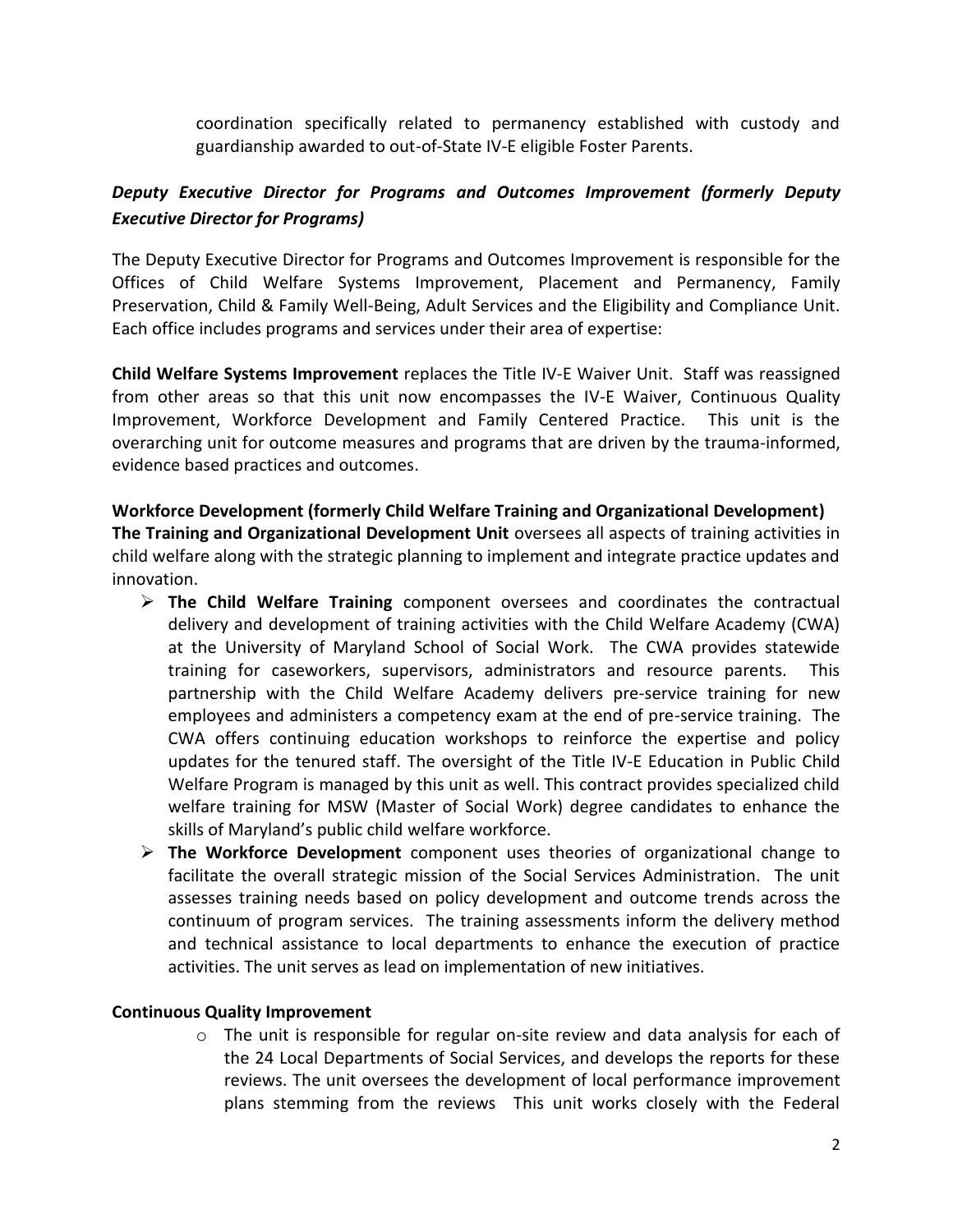government to coordinate improvements to Maryland's Continuous Quality Assurance process for child welfare.

## **Family Centered Practice**

 $\circ$  The unit is responsible for implementing a new Family Centered Practice model for the State of Maryland that integrates both the trauma informed practice and strength based practice models with the existing model. The unit will lead and oversee all strategic communications with internal and external partners about the new integrated practice model, ensuring clear and consistent articulation of the values and principles that guide practice as well as specific practice expectations.

### **Child & Family Well-Being**

 $\circ$  This unit works with stakeholders to identify and develop strategies to improve the array of services available to support children and families in achieving safety, permanence and well-being. The services include education, substance abuse treatment, health care and mental health.

### **Child Protective Services and Family Preservation**

- o **Child Protective Services** (CPS) is a mandated program for the protection of all children in the State alleged to be abused and neglected. Child Protective Services screens and responds to allegations of child abuse and neglect via investigative or alternative response, performs assessments of child safety, assesses the imminent risk of harm to the children and evaluates conditions that support or refute the alleged abuse or neglect and need for emergency intervention. It also provides services designed to stabilize a family in crisis and to preserve the family by reducing threats to safety and risk factors. This program provides an array of prevention, intervention and treatment services including:
	- Operating a local jurisdiction based telephone hotline for receiving child abuse/neglect (CAN) reports;
	- Conducting CAN Response (investigative and alternative responses), family assessment and preventive services screenings;
	- Providing substance exposed newborn crisis assessment and services;
	- Providing background screening checks on current or prospective employees and volunteers for children/youth serving agencies;
	- Preventive and increased protective capacity of families; and
	- Family-centered services.
- o **In-Home Family Services** are family preservation programs available within the Local Departments of Social Services. These programs are specifically identified for families in crisis whose children are at risk of out-of-home placement. Family preservation actively seeks to obtain or directly provide the critical services needed to enable the family to remain together in a safe and stable environment.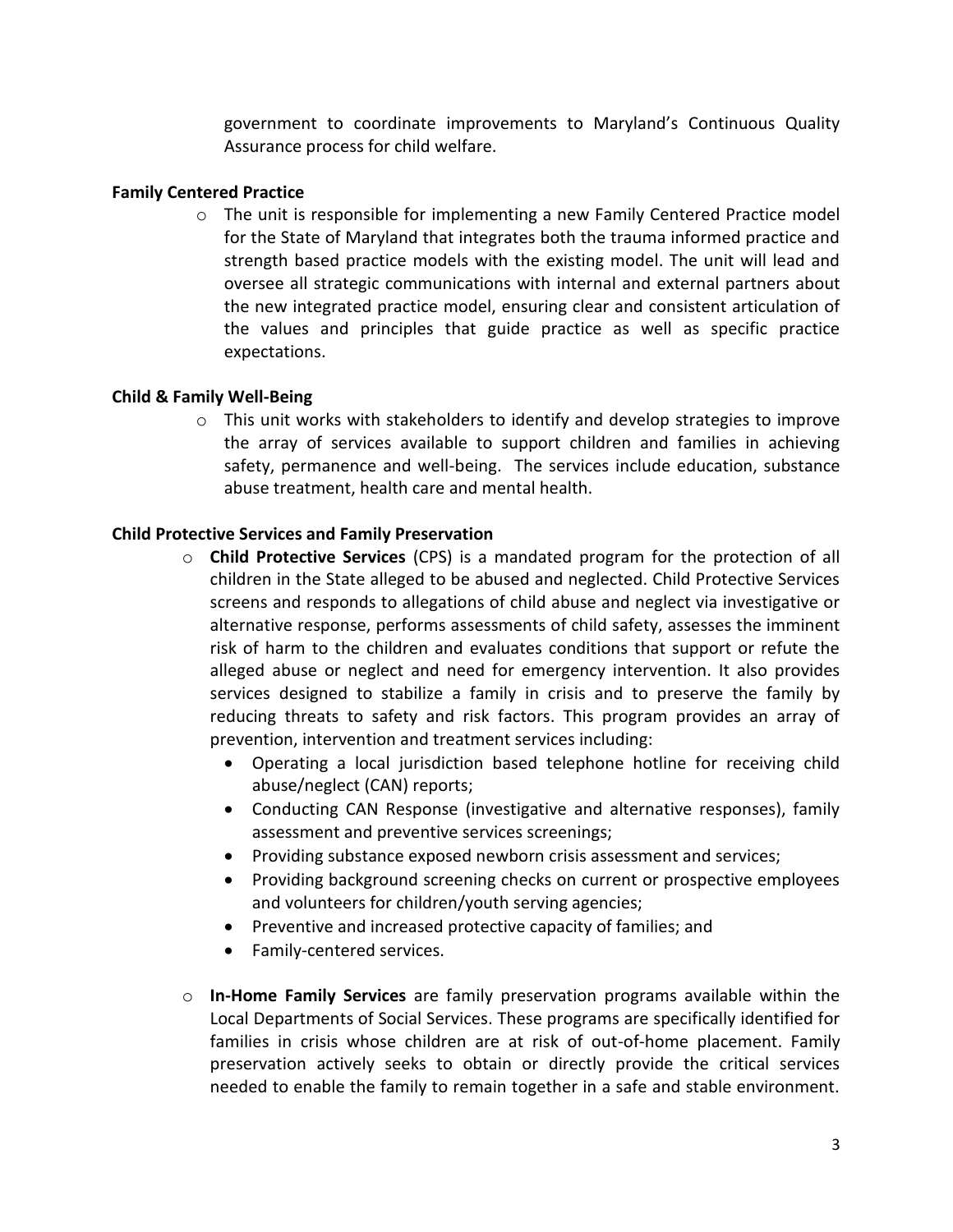Maryland provides three programs under In-Home Services continuum: Services to Families with Children-Intake (SFC-I), Consolidated In-Home Services (CIHS) and Inter Agency Family Preservation Services (IFPS). SFC-I provides assessment for situations that do not meet the criteria for a CPS response including reports of substance exposed newborns, domestic violence when children are at risk and substantive risk of child sexual abuse. CIHS are cases referred from CPS, both IR and AR, or SFC-where additional work is needed to bolster a families protective capacities to improve safety and reduce risk. IAFP is similar except that referrals can come from other child serving agency and the child must be at high risk for out-of-home placement.

**Placement and Permanency** combines the former Out-of-Home and Resource Homes Unit. These two units worked together in the past placing children in out-of-home care and are now under one (1) Director.

### o **Foster Care Services:**

- Short-term care and supportive services for children that have been physically or sexually abused, neglected, abandoned, or at high risk of serious harm.
- Services to treat the needs of the child and help the family with the skills and resources needed to care for the child. Children are placed in the least restrictive placement to meet their needs, with a strong preference for relatives as the placement of choice. Attempts are made to keep the child in close proximity to their family; however, the child's placement is based on the treatment needs of the child and the availability of placement resources. Services also focus on the well being of the child especially with regards to education, health, and mental health.
- Time-limited reunification services using concurrent permanency planning to reunite with the birth family or to pursue a permanent home for the child within 12 months of the placement. Permanency planning options that are considered in order of priority:
	- Reunification with parent(s)
	- Permanent Placement with Relatives (includes guardianship or custody)
	- Adoption (relative or non-relative)
	- APPLA (Another Planned Permanency Living Arrangement)
	- Voluntary placement services because of the child's need for short term placement to receive treatment services for mental illness or developmental disability
- o **Adoption Services** develops permanent families for children who cannot live with or be safely reunited with their birth parents or extended birth families. The Maryland Adoption Program is committed to finding "Forever Families" for children in the care and custody of the State. Adoption services include study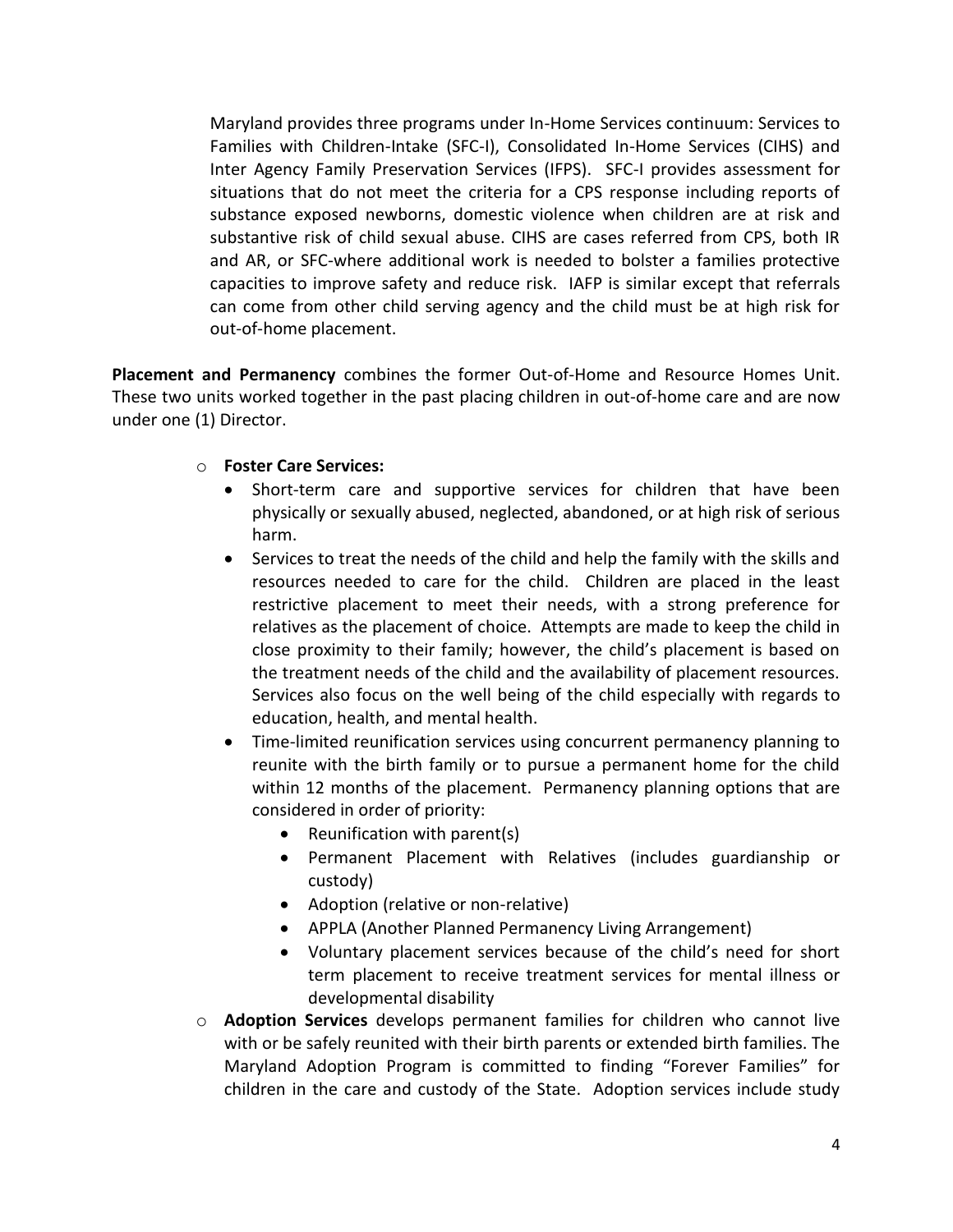and evaluation of children and their needs; adoptive family recruitment, training and approval; child placement; and post-adoption subsidy support.

- o **Ready by 21** provides independent living preparation services to older youth, ages 14-21 years of age in any type of Out-of-Home Placement (such as kinship care, family foster care or residential / group care) to assist the youth in preparation for self sufficiency in adulthood.
- o **Guardianship Assistance Program** serves as another permanency option for children who best needs are not served via reunification or adoption. The goal of this program is to encourage caregivers to become legal guardians of children who have been placed in their home by the Local Department of Social Services by removing financial barriers.
- o **Resource Development and Retention** is responsible for services related to the recruitment and retention of resource families. Program staff provides technical assistance to Local Departments of Social Services on the State Recruitment and Retention Plan as well as assisting in development of their local recruitment and retention plans that specifically target needs in their jurisdiction. The Maryland Foster Parent Association also receives technical assistance from this unit.
- o **Placement and Support Services** is responsible for assisting the Local Departments of Social Services to facilitate barriers regarding the discharge and placement plans for youth in State care from psychiatric hospitals in Maryland and offer suggestions to the local departments for applicable placements for youths in State care. Program staff assists the local Departments to ensure that the youth in State custody are appropriately positioned at their recommended placements and the placements are in the best interest of the youth. In addition, ensures that all youth that are placed out-of-state are placed consistent with practice and policy and that all in-state resources have been exhausted.

**Title IV-E Determination Unit** is charged with statewide development and implementation of Maryland's Title IV-E program to maximize Federal Financial Participation (FFP) in maintenance and assistance payments and administrative costs incurred on behalf of eligible children.

**Office of Adult Services -** serves vulnerable adults who have functional limitations due to a disability or advanced age, and their informal family caregivers, through a home and community-based service delivery system. This system protects vulnerable persons, promotes self-sufficiency and avoids or delays unnecessary institutional care of other out-of-home placements.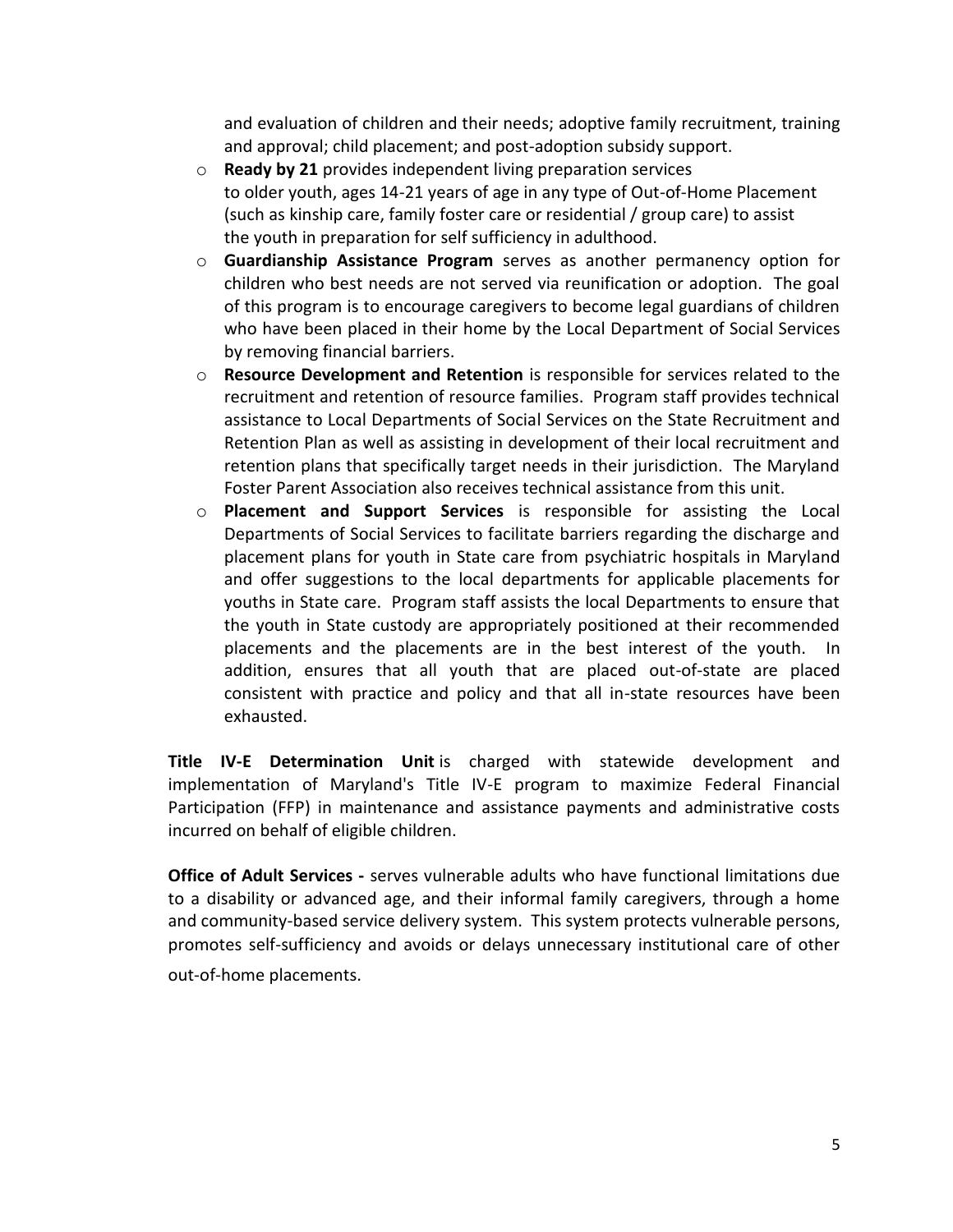#### *Deputy Executive Director for Operations*

#### **Research and Evaluation**

o **Research and Evaluation** is responsible for the collection and analysis of data for SSA and Local Departments of Social Services. The Research and Evaluation unit also prepares Federal reports such as the Adoption and Foster Care Analysis and Reporting System (AFCARS), Caseworker Visitation, the National Youth in Transition Database (NYTD), the National Child Abuse and Neglect Data System (NCANDS) and generates AD Hoc reports based on user requests.

#### **Systems Development**

o **Systems Development** is responsible for assisting with the development, maintenance, training, and support of MD CHESSIE, Maryland's SACWIS system. This unit works with Central Office and Local Departments of Social Services staff to ensure accurate and reliable data is input into MD CHESSIE. The unit works with the MD CHESSIE software contractor on enhancements and troubleshoots any operational problems. Work in this unit also includes supporting the Modernization Team with developing the new child welfare system for DHR. This unit is also responsible for assisting public and private providers with trouble shooting issues with their payments that are to be received on behalf of the children in their care. This unit is also responsible for approving all exception requests to the profiles for MD CHESSIE and approving all requests to access to Business Objects. Systems Development also provides support to the SSA Office of Adult Services for its database, the Client Information System (CIS).

#### **Contracts (Purchase of Care)**

o **The Contracts and Monitoring Unit** is responsible for the development and monitoring of contracts for all of Maryland's licensed child placement agencies and residential child care agencies. The unit also monitors contracts with Maryland's Department of Juvenile Services (DJS), Department of State Education (MSDE), Department of Developmental Disabilities (DDA), University of Maryland Baltimore (UMB) and Out-of-State Placement agencies. The unit has implemented performance based contracting and will be monitoring the progress of contracts to ensure that they meet basic minimum standards of performance. As the unit moves forward the goal of monitoring contractor performance will shift from a compliance model to an outcome oriented model. This unit is also responsible for monitoring the placement of children in Out-of-Home care placed in facilities outof-state.